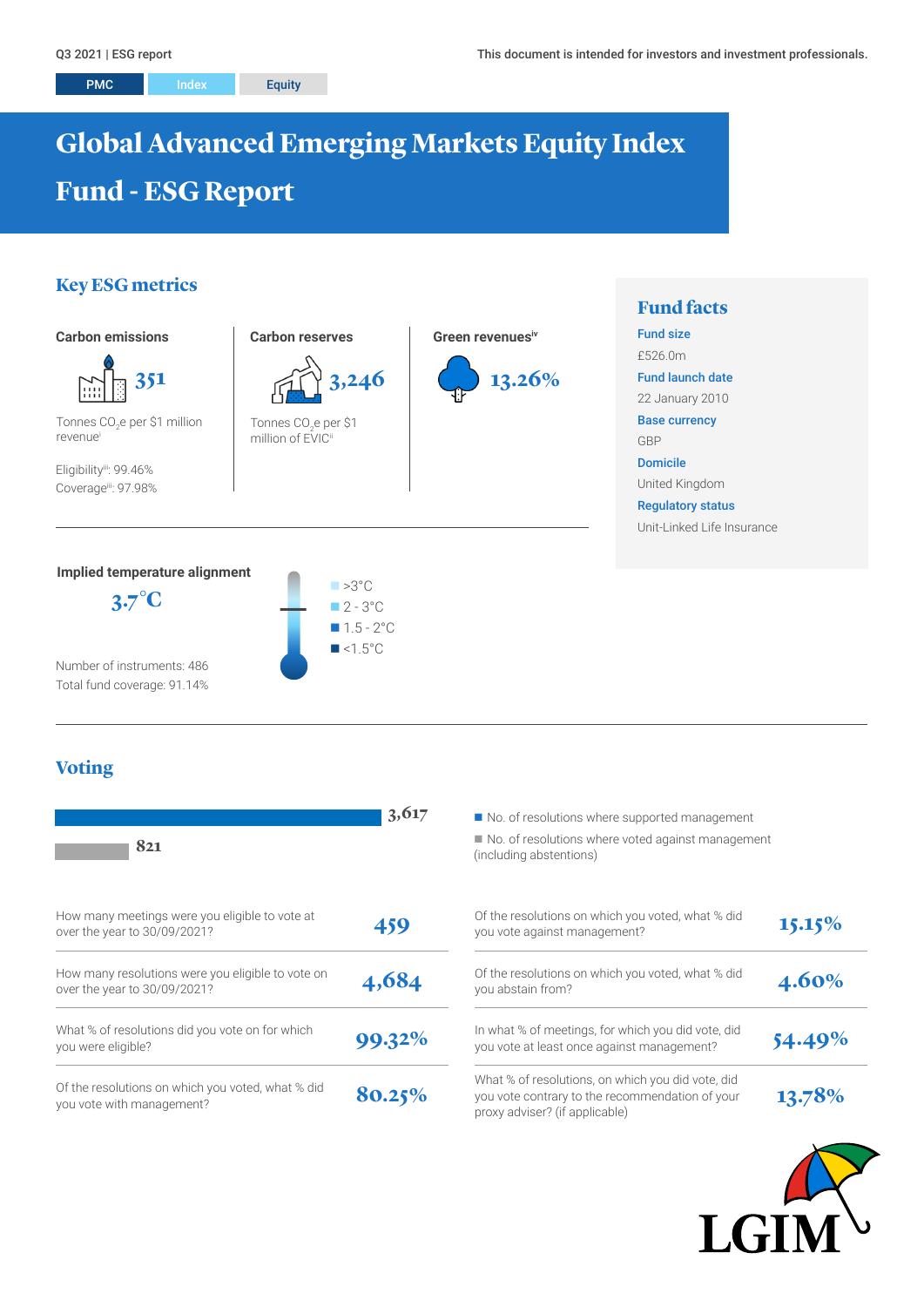# **Implied temperature alignment**



#### **Distribution by holdings (%)**



## **Fund trends (%)**

|                   | 1m      | 3m    | 6m   | 1 vr |
|-------------------|---------|-------|------|------|
| Carbon emissions  | 1.37    | 1.36  | 476  |      |
| ■ Carbon reserves | $-3.55$ | -4.79 | O 98 |      |
|                   |         |       |      |      |





**Fund breakdown Carbon emissions**



#### **Countries (%)**

| Taiwan         | 38.5 |
|----------------|------|
| <b>Brazil</b>  | 15.4 |
| South Africa   | 13.4 |
| Malaysia       | 10.6 |
| Thailand       | 10.4 |
| Mexico         | 7.1  |
| Czech Republic | 1.8  |
| Turkey         | 1.6  |
| Greece         | 1.0  |
| Other          | 0.3  |

#### **Sectors (%)**

| $\blacksquare$ Basic Materials | 30.5 |
|--------------------------------|------|
| $\blacksquare$ Technology      | 19.3 |
| $\blacksquare$ Utilities       | 16.4 |
| $\blacksquare$ Industrial      | 14.1 |
| Energy                         | 9.5  |
| Consumer, Non-cyclical         | 3.4  |
| Consumer, Cyclical             | 24   |
| ■ Diversified                  | 23   |
| Communications                 | 13   |
| $\blacksquare$ Other           | Ωg   |

#### **ISIN rank by % of total emissions**

| <b>ISIN name</b>             | %     |
|------------------------------|-------|
| TAIWAN SEMICONDUCTOR MANUFAC | 15.22 |
| SASOL LTD                    | 6.92  |
| <b>TENAGA NASIONAL BHD</b>   | 4.82  |
| CEMEX SAB-CPO                | 4.19  |
| CHINA STEEL CORP             | 3.51  |
|                              |       |
| <b>ISIN name</b>             | %     |
| NEMAK SAB DE CV              | 0.00  |
| BANPU PUBLI-CW23             | 0.00  |
| TOTAL ACCESS COMM-FOREIGN    | 0.00  |
| ODONTOPREV S.A.              | 0.00  |
|                              |       |

This document is intended for investors and investment professionals.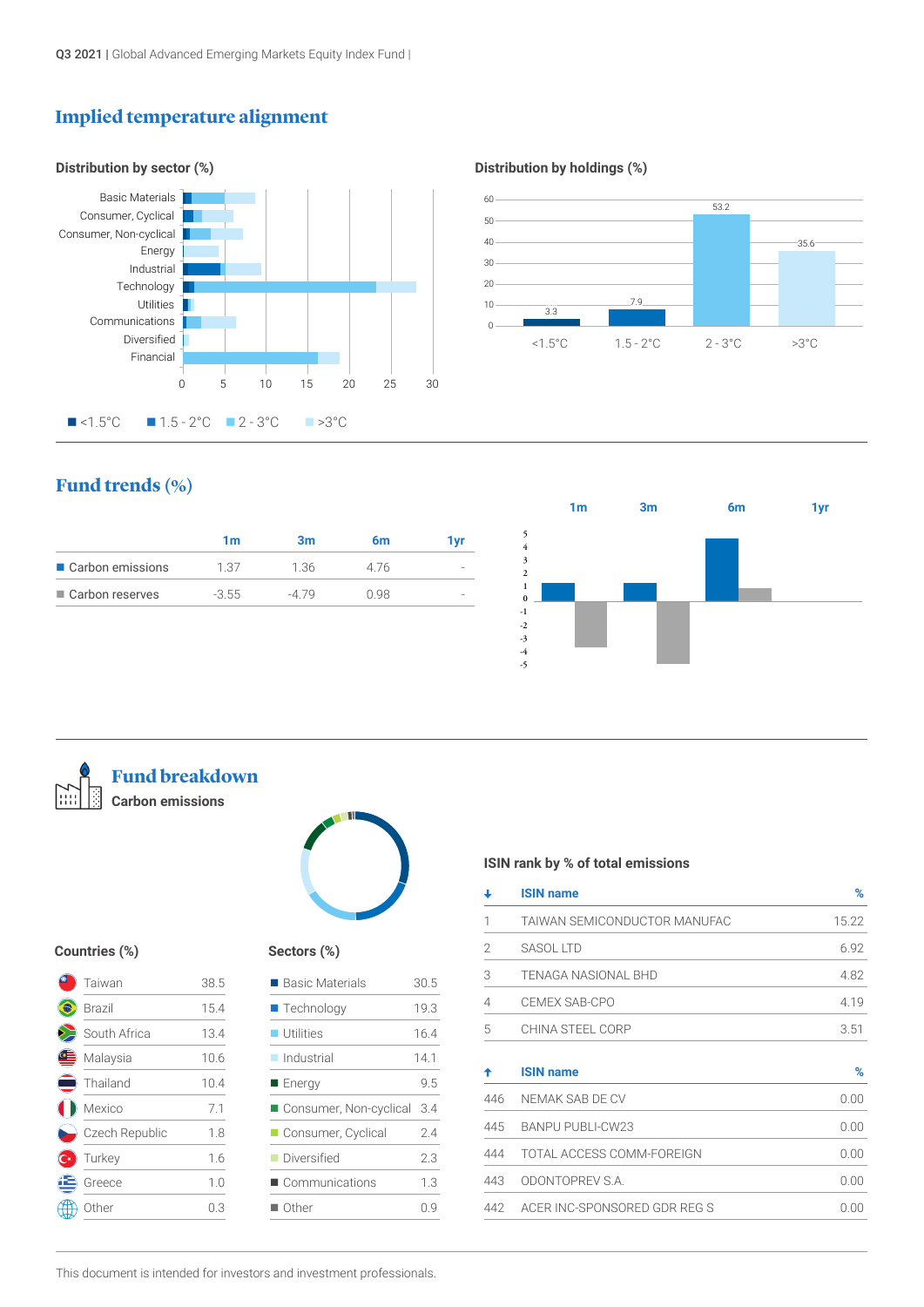



#### **Countries (%) Sectors (%)**

| South Africa   | 61.0 |
|----------------|------|
| <b>Brazil</b>  | 244  |
| Thailand       | 9.5  |
| Czech Republic | 23   |
| Greece         | 1.5  |
| Mexico         | 1.1  |
| Hungary        | በ '2 |

| ■ Energy                 | 64 2 |
|--------------------------|------|
| ■ Basic Materials        | 30.4 |
| $\blacksquare$ Utilities | 54   |
| Diversified              | n n  |
|                          |      |

#### **ISIN rank by % of total reserves**

| ┹  | <b>ISIN name</b>             | %     |
|----|------------------------------|-------|
| 1  | <b>EXXARO RESOURCES LTD</b>  | 44.13 |
| 2  | <b>SASOL LTD</b>             | 15.26 |
| 3  | <b>VALE SA</b>               | 12.40 |
| 4  | PETROBRAS - PETROLEO BRAS-PR | 6.10  |
| 5  | PETROBRAS - PETROLEO BRAS    | 4.14  |
| ♠  | <b>ISIN name</b>             | %     |
| 22 | <b>BANPU PUBLI-CW23</b>      | 0.00  |
| 21 | ALFA S.A.B.-A                | 0.02  |
| 20 | MOL HUNGARIAN OIL AND GAS PL | 0.18  |
| 19 |                              |       |
|    | PTT PCL-NVDR                 | 0.19  |